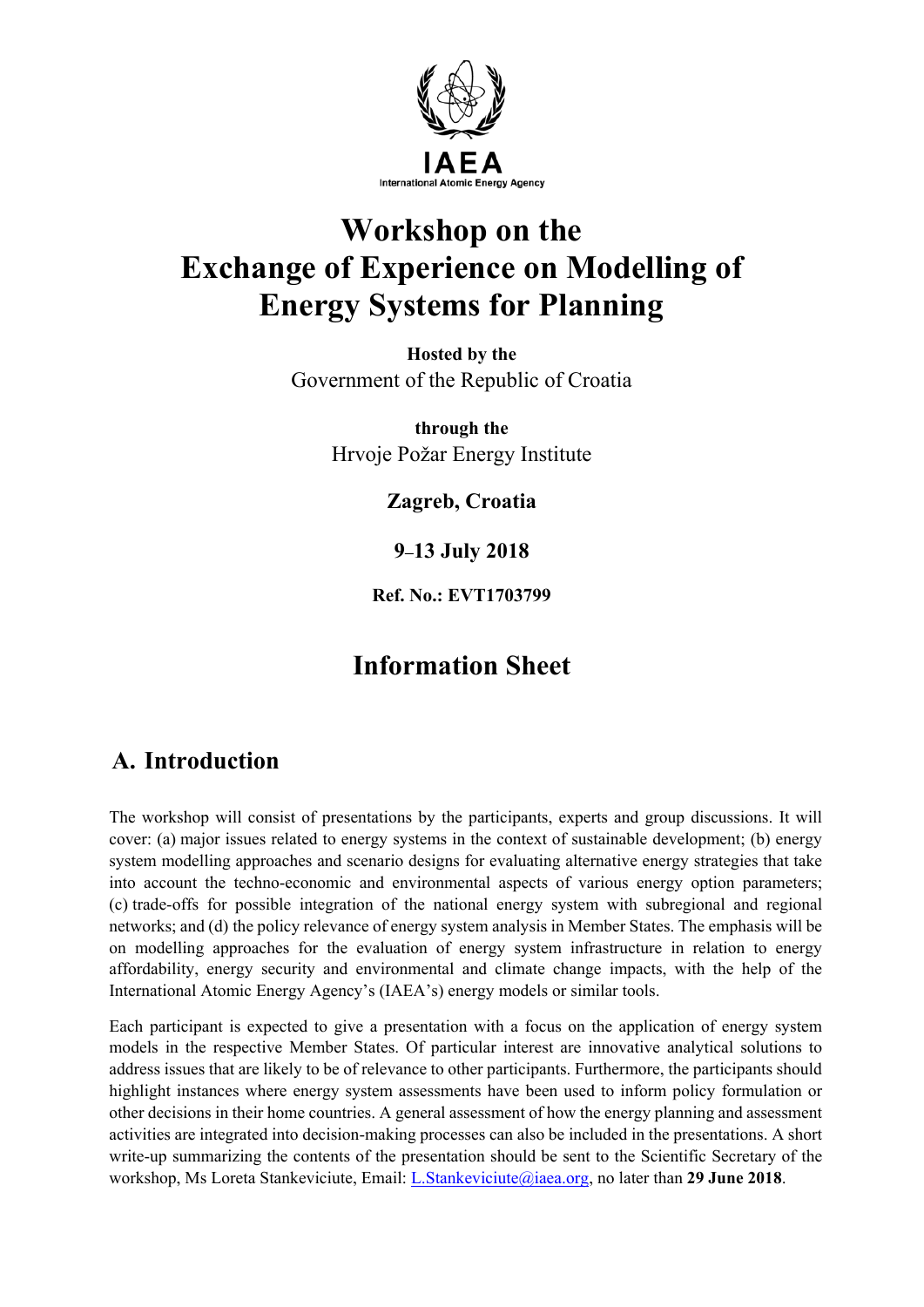# **B. Objectives**

The purpose of the workshop is to facilitate the exchange of experiences among Member States regarding their use of the IAEA's tools for energy planning and analysis, and to provide an opportunity to share relevant analytical tools that they themselves have developed. The workshop will focus on methodological aspects of the tools and the relevance they have for the formulation of energy policy and strategies to promote sustainable development in the participating countries.

# **C. Target Audience**

Counterparts applying energy system models in the respective Member States.

# **D. Working Language**

English

# **E. Application Procedure**

Designations should be submitted through InTouch+ (https://Intouchplus.iaea.org) or using the attached **Participation Form (Form A)**. Completed requests should be endorsed by the competent national authority (e.g. Ministry of Foreign Affairs, Permanent Mission to the IAEA, or National Atomic Energy Authority), or by an organization invited to participate, and returned through the established official channels. They must be received by the IAEA not later than **7 May 2018**.

# **F. Expenditures and Grants**

No registration fee is charged to participants. The IAEA is generally not in a position to bear the travel and other costs of participants in the workshop. The IAEA has, however, limited funds at its disposal to help meet the cost of attendance of certain participants. Such assistance may be offered upon specific request to normally **one participant** per country provided that, in the IAEA's view, the participant on whose behalf assistance is requested will make an important contribution to the workshop. The application for financial support should be made at the time of designating the participant. If Governments wish to apply for a grant on behalf of one of their experts, they should address specific requests to the IAEA to this effect. Governments should ensure that applications for grants are submitted by **7 May 2018** through InTouch+ (https://Intouchplus.iaea.org) or using a signed **Grant Application Form (Form C)**. Approved grants will be issued in the form of a lump sum payment that usually covers **only part of the cost of attendance**.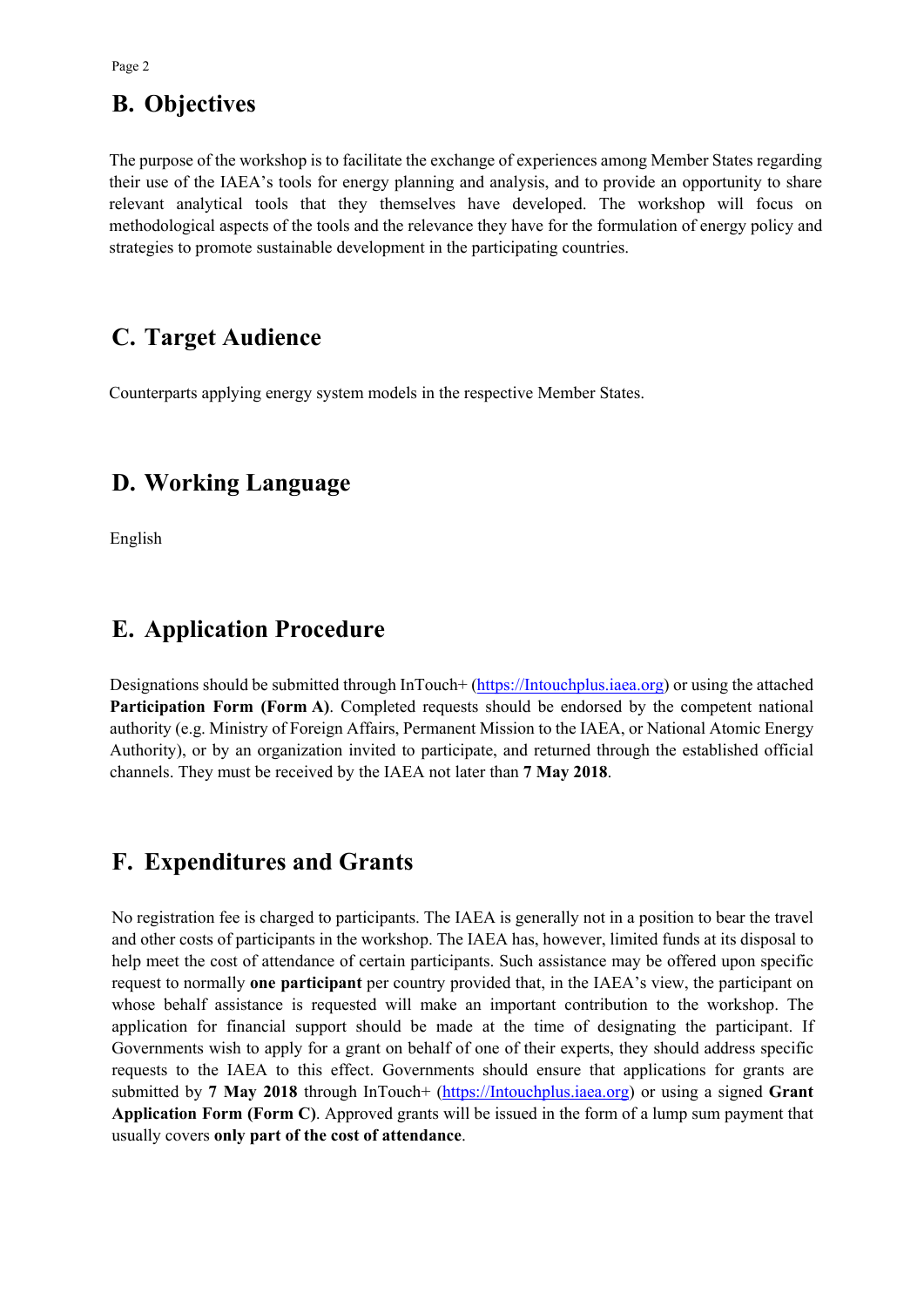# **G. Organization**

## **Scientific Secretary:**

### **Ms Loreta Stankeviciute**

Division of Planning, Information and Knowledge Management Department of Nuclear Energy International Atomic Energy Agency Vienna International Centre PO Box 100 1400 VIENNA AUSTRIA

Tel.: +43 1 2600 22777 Fax: +43 1 26007 Email: L.Stankeviciute@iaea.org

# **Administrative Coordinators:**

#### **Ms Maide Bardhi**

Division of Planning, Information and Knowledge Management Department of Nuclear Energy International Atomic Energy Agency Vienna International Centre PO Box 100 1400 VIENNA AUSTRIA

Tel.: +43 1 2600 22778 Fax: +43 1 26007 Email: M.Bardhi@iaea.org

#### **Mr Eddie Lezaj**

Planning and Economic Studies Section Division of Planning, Information and Knowledge Management Department of Nuclear Energy International Atomic Energy Agency Vienna International Centre PO Box 100 1400 VIENNA AUSTRIA

Tel.: +43 1 2600 22779 Fax: +43 1 26007 Email: E.Lezaj@iaea.org

Subsequent correspondence on scientific matters should be sent to the Scientific Secretary and correspondence on other matters related to the workshop to the Administrative Coordinators.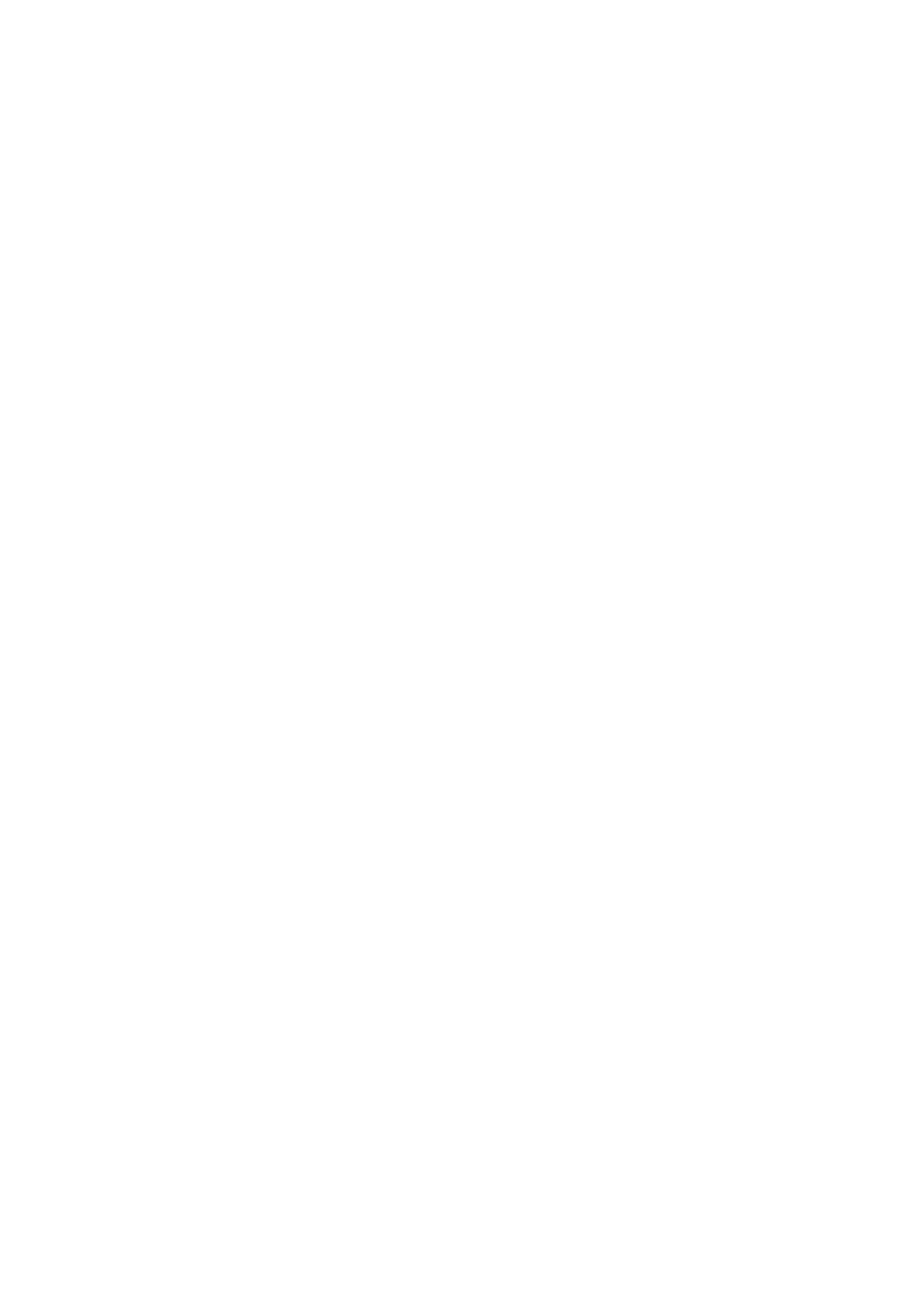

# **Participation Form**

# **Workshop on the Exchange of Experience on Modelling of Energy Systems for Planning**

## **Zagreb, Croatia**

## **9**–**13 July 2018**

To be completed by the participant and sent to the competent official authority (e.g. Ministry of Foreign Affairs, Permanent Mission to the IAEA, or National Atomic Energy Authority) of his/her country for subsequent transmission to the International Atomic Energy Agency (IAEA), Vienna International Centre, PO Box 100, 1400 Vienna, Austria, either electronically by email to: Official.Mail@iaea.org or by fax to: +43 1 26007 (no hard copies needed). Kindly send also a copy to the Scientific Secretary, Ms Loreta Stankeviciute (Email: *L.Stankeviciute@iaea.org*), and to the Administrative Coordinators, Ms Maide Bardhi (Email M.Bardhi@iaea.org) and Mr Eddie Lezaj (Email:  $E. Lezaj@iaea.org$ ).

Participants who are members of an invited organization can submit this form to their organization for subsequent transmission to the IAEA.

| Family name: (e.g. Smith)                                    |                                         | First name(s): (e.g. John) |            |    | Mr/Ms |
|--------------------------------------------------------------|-----------------------------------------|----------------------------|------------|----|-------|
| Institution:                                                 |                                         |                            |            |    |       |
| Full address:                                                |                                         |                            |            |    |       |
| For urgent<br>communications please                          | Tel.:                                   |                            |            |    |       |
| indicate:                                                    | Fax:                                    |                            |            |    |       |
|                                                              | Email:                                  |                            |            |    |       |
| Nationality:                                                 | Designating Government or organization: |                            |            |    |       |
| Mailing address (if different from address indicated above): |                                         |                            |            |    |       |
| Do you intend to submit a paper?                             |                                         |                            | $Yes \Box$ | No |       |
| Would you prefer to present your paper as a poster?          |                                         |                            | $Yes \Box$ | No |       |
| Title:                                                       |                                         |                            |            |    |       |

## **Deadline for receipt by IAEA through official channels: 7 May 2018**